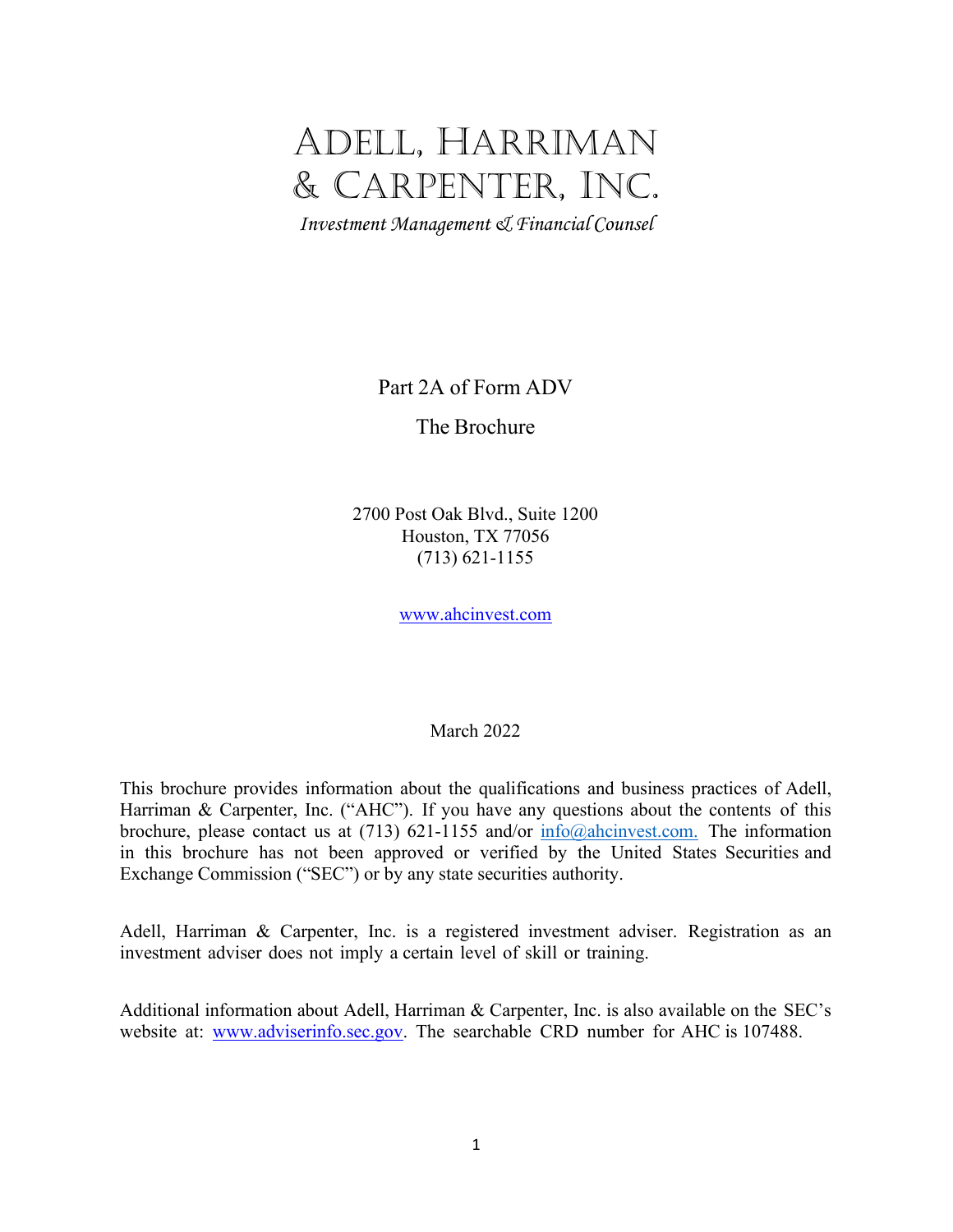# **Item #2: Material Changes**

Since AHC's last annual amendment to Part 2A of Form ADV on March 24, 2021, AHC has made the following material changes:

- Items 4 and 13: Mark C. Harriman was removed as a principal owner in Item 4, and as a client account reviewer in Item 13, due to his retirement from AHC on June 30, 2021.
- Item 7: This item was revised to disclose that AHC's minimum account size has increased from \$500,000 to \$1,000,000.
- Item 8: AHC added a risk disclosure related to the Russian invasion of Ukraine.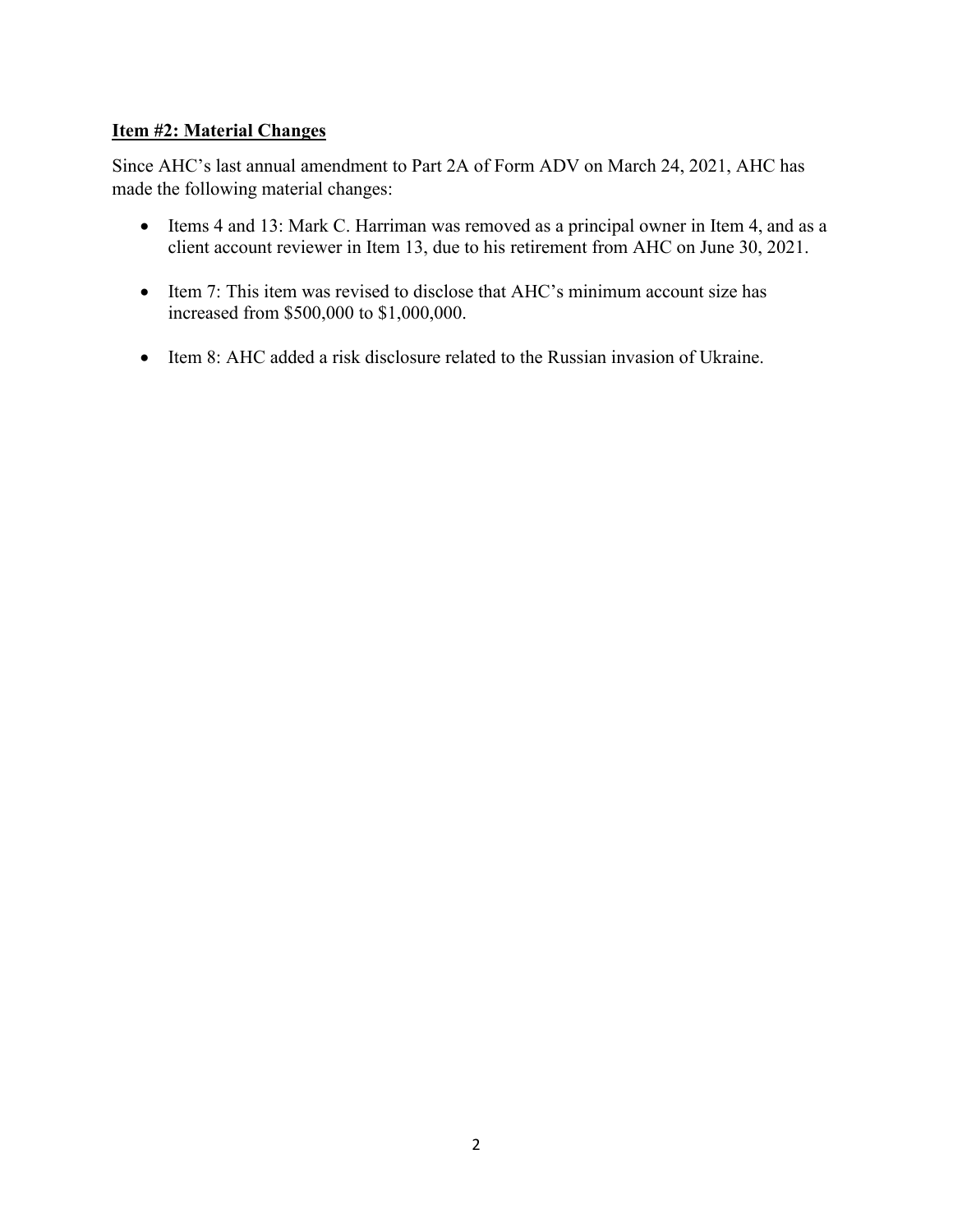# **Item #3: Table of Contents**

| Item #1: Cover Page                                                                     |                |
|-----------------------------------------------------------------------------------------|----------------|
| Item #2: Material Changes                                                               | $\overline{2}$ |
| Item #3: Table of Contents                                                              | 3              |
| Item #4: Advisory Business                                                              | 4              |
| Item #5: Fees and Compensation                                                          | 4              |
| Item #6: Performance Based Fees                                                         | 4              |
| Item #7: Types of Clients                                                               | 5              |
| Item #8: Methods of Analysis, Investment Strategies and Risk of Loss                    | 5              |
| Item #9: Disciplinary Information                                                       | 7              |
| Item #10: Other Financial Industry Activities and Affiliations                          |                |
| Item #11: Code of Ethics, Participation or Interest in Client Transactions and Personal | 7              |
| Trading                                                                                 |                |
| Item #12: Brokerage Practices                                                           | 8              |
| Item #13: Review of Accounts                                                            | 9              |
| Item #14: Client Referrals and Other Compensation                                       | 9              |
| Item #15: Custody                                                                       | 10             |
| Item #16: Investment Discretion                                                         |                |
|                                                                                         | 10             |
| Item #17: Voting Client Securities                                                      | 10             |
| Item #18: Financial Information                                                         | 10             |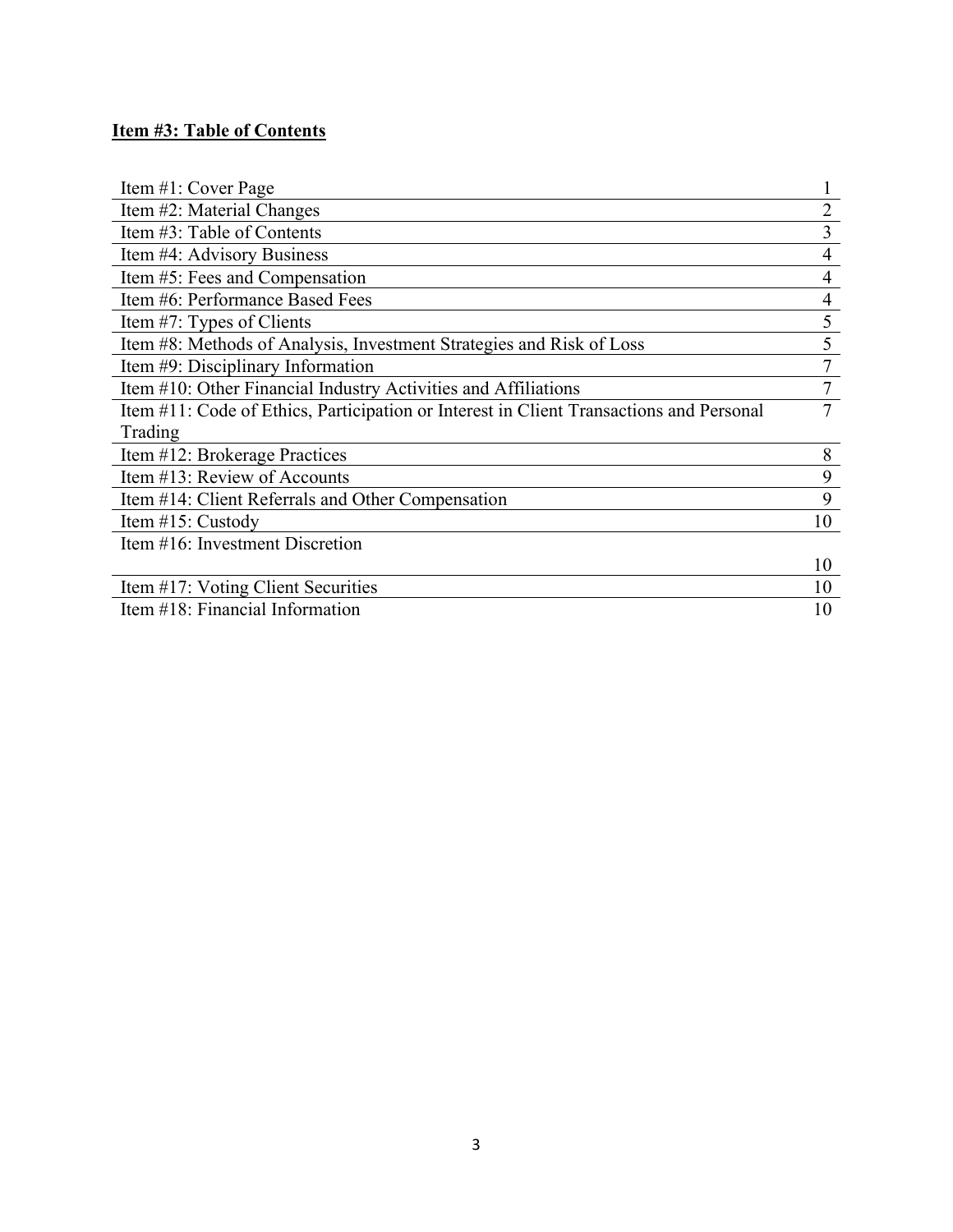### **Item #4: Advisory Business**

AHC is a fee-only independent advisor that provides customized investment management services to high-net-worth individuals and their families. We also serve related trust and estate accounts, profit sharing plans, corporate and charitable entities. Our firm specializes in offering a personally tailored approach where each client's investment plan is suited to their individual retirement, estate, tax and liquidity goals. Financial counseling services are also available in areas such as retirement, estate, tax efficiency, college planning, cash management, charitable giving, company stock options, and insurance. AHC generally invests client assets on a discretionary basis in individual securities such as: domestic and international stocks, corporate and municipal bonds, and exchange traded funds ("ETFs"). In certain cases, AHC can allow clients to impose restrictions or exclude certain investments such as tobacco related stocks.

AHC was established in 1995. AHC's principal owners are Stephen D. Adell and Leia P. Carpenter. As of December 31, 2021, AHC managed approximately \$1,259,593,000 of client assets on a discretionary basis and does not manage any client assets on a non-discretionary basis.

#### **Item #5: Fees and Compensation**

AHC charges most of its clients an annual investment management fee based on the following schedule:

| Assets under management                                | Annual Fee |
|--------------------------------------------------------|------------|
| First \$1 Million                                      | $1.00\%$   |
| Amounts in excess of \$1 Million and up to \$3 Million | 0.85%      |
| Amounts in excess of \$3 Million and up to \$5 Million | $0.70\%$   |
| Amounts in excess of \$5 Million                       | negotiable |

In certain cases, AHC has negotiated lower fees, such as with charitable organizations or family members. AHC imposes a minimum annual fee of \$2,500, which may be waived or reduced. Financial planning services have negotiated fee arrangements. AHC charges fees quarterly in arrears based on the account value at the end of the prior quarter. Most clients authorize AHC to deduct fees automatically from their brokerage accounts, but clients may request that AHC send quarterly invoices to be paid by check. For partial time periods AHC will invoice the client for an amount that is pro-rated based on the number of days that the account was managed.

In addition to AHC's investment management fees, clients bear any trading costs and custodial fees payable directly to their broker/custodian. To the extent that clients' accounts are invested in exchange traded funds (ETF) or mutual funds, these funds generally charge an internal layer of management and administrative expenses.

#### **Item #6: Performance Based Fees**

AHC does not charge any performance fees. Performance fees and side by side management arrangements are not applicable to AHC.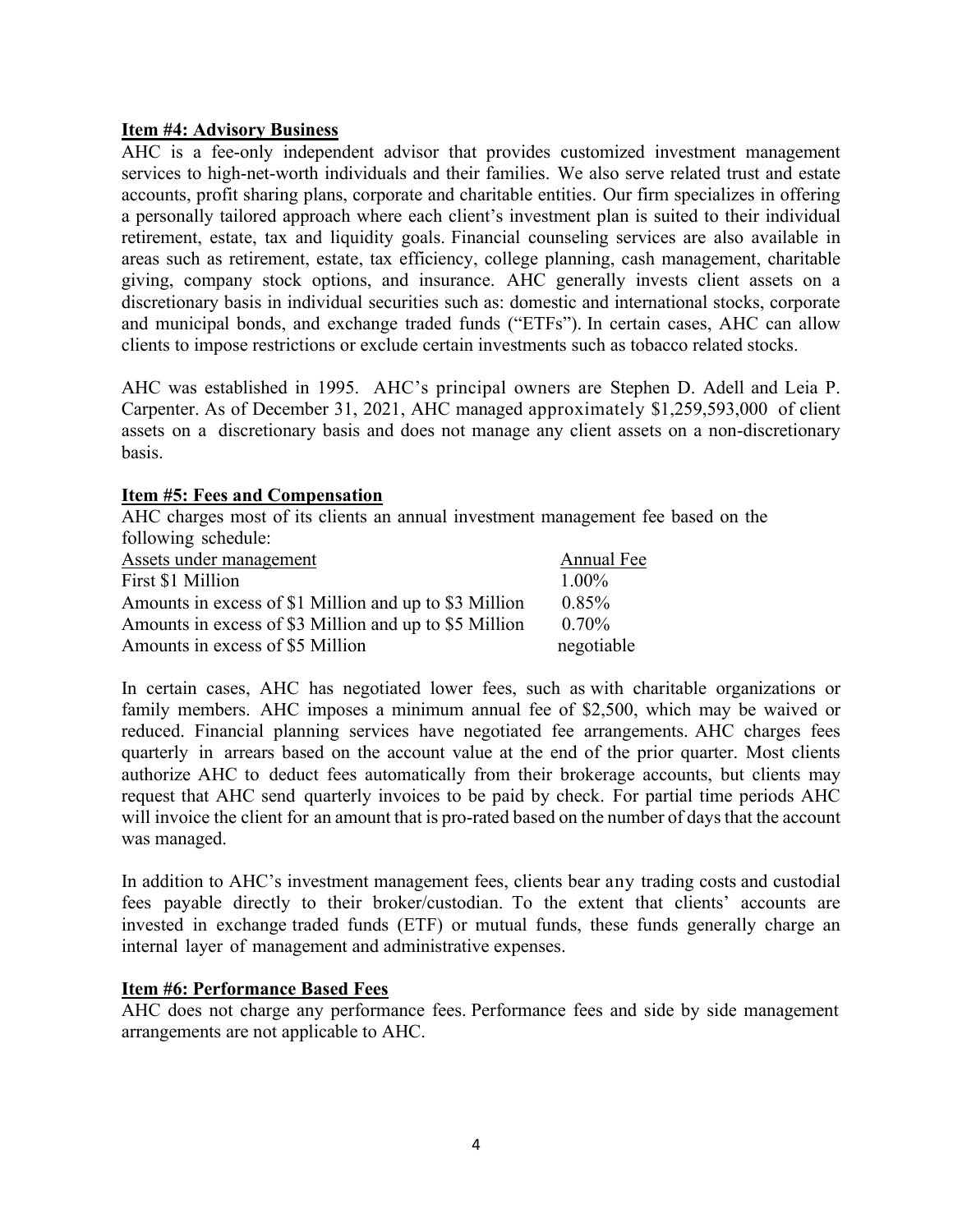# **Item #7: Types of Clients**

AHC primarily provides customized investment management services to high-net-worth individuals and associated trusts, estates, corporations, non-profit groups, pension and profit sharing plans, and other legal entities.

AHC's minimum account size is generally \$1,000,000; however, this amount is negotiable.

## **Item #8: Methods of Analysis, Investment Strategies and Risk of Loss**

AHC's four Principals work together as members of the Investment Committee to set target asset allocations and approve individual securities for the AHC buy list. The primary asset classes used by AHC include individual stocks, individual investment grade bonds and exchange traded funds (ETF). The Investment Committee reviews research and conducts fundamental analysis on all securities recommended for client accounts. For stocks and bonds the analysis generally includes a review of the issuer's management, financial statements, credit ratings, historical profit and revenue trends, overall industry and competitive position, plus any other factors considered relevant to the particular investment. For ETFs the analysis generally includes a review of the fund's management, historical risk and return results, exposure to specific industry sectors and geographies, plus any other factors considered relevant.

The Investment Committee generally meets weekly to discuss the overall economy, market trends, the existing AHC buy list and prospective investments. Investments are evaluated independently, as well as in the context of clients' existing holdings and sector exposures. AHC primarily invests for relatively long time horizons, often for a year or more. However, market developments could cause AHC to sell securities more quickly.

*Investment Risks* - All investing involves a risk of loss due to market fluctuations and clients should be prepared to bear this risk. An investment in individual securities or in a portfolio of securities could lose money. AHC cannot give any guarantee that it will achieve clients' investment objectives or that any client will receive a return of its investment.

*Unforeseen Risks*: The securities markets may be subject to unforeseen risks, including political events, terrorism, fraud, acts of God, fire, flood, earthquakes, and outbreaks of an infectious disease, pandemic or any other serious public health concern. These unforeseen risks may have a negative effect on the performance of clients' investment portfolios.

*Common Stocks* - The risks of investing in common stocks include overall stock market risk, industry specific risk and individual company specific risk. Smaller capitalization stocks may be more volatile and carry greater risk than larger capitalization stocks. Economic trends can affect the risk profile of stocks (e.g., Rising interest rates may make stocks less attractive compared to bonds). Changes in earnings expectations may also affect the price of a stock. International stocks also possess currency risk, in addition to the risks inherent in equity investing.

*Fixed Income Securities* - Investments in bonds or other fixed income securities, including notes and debentures issued by corporations; debt securities issued or guaranteed by the U.S. Government or one of its agencies and state municipalities may pay fixed, variable or floating rates of interest, and may include zero coupon obligations. Fixed income securities are subject to the risk of the issuer's inability to meet principal and interest payments on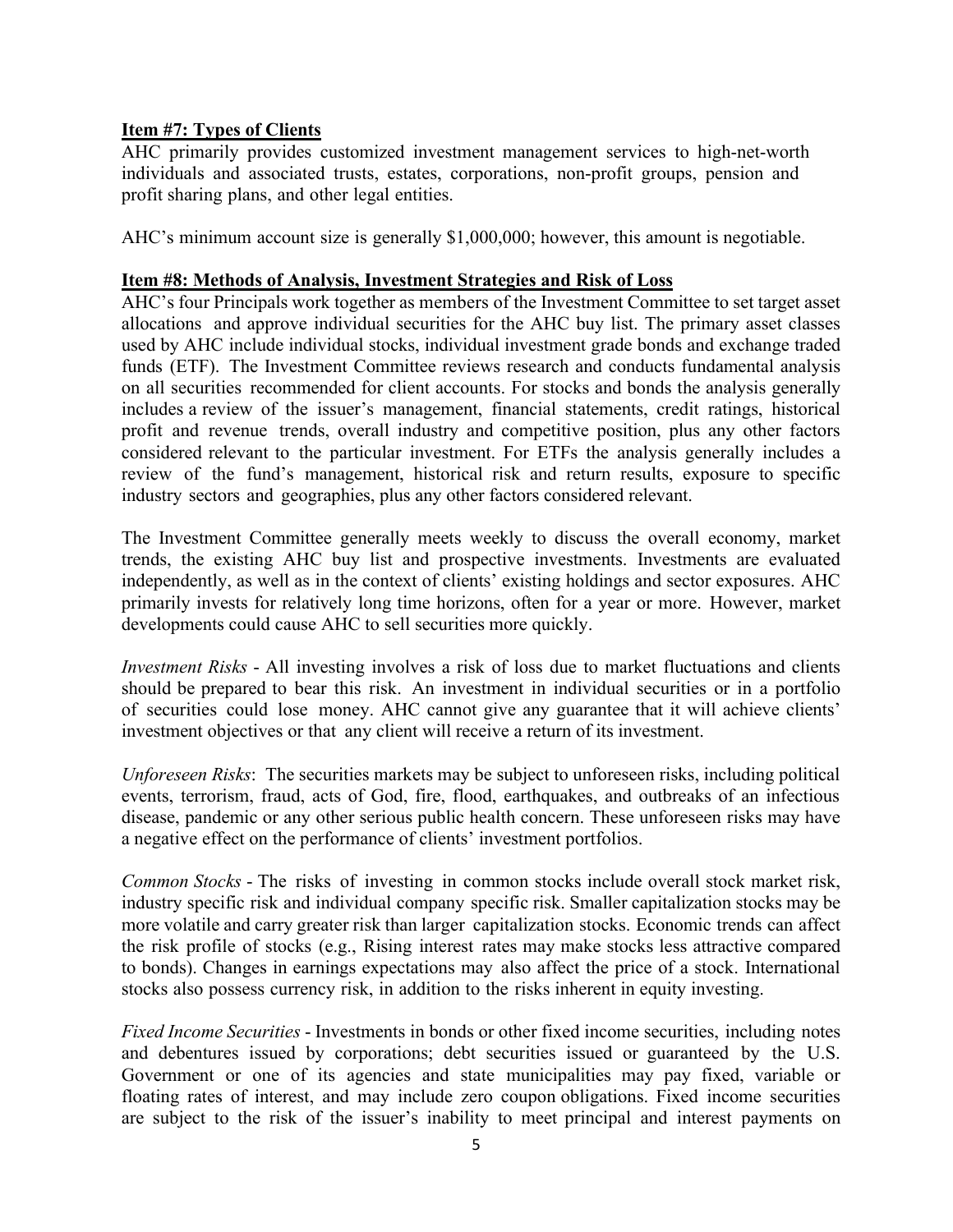its obligations (*i.e.*, credit risk), the risk that interest rates may rise and the principal value of the bond may fall (*i.e.,* interest rate risk) and are subject to the market's perception of the creditworthiness of the issuer and general market liquidity (*i.e.*, market risk).

*Exchange Traded Funds* - AHC may invest in ETFs. Shares of ETFs are listed on a stock exchange and can be traded throughout the day at market-determined prices. ETFs typically invest in equity or fixed income securities comprising an underlying index. Changes in the prices of ETFs generally, but may not in all cases, track the price movement of the securities in the underlying index or sector relatively closely. Equity based ETFs experience similar risks to common stocks such as overall market risk and industry specific risk. Fixed income based ETFs are subject to interest rate risk, credit risk, and overall market risk. Additional risks for ETFs include tax risk and liquidity risk.

*Use of Leverage* – The use of leverage increases the risk of loss and increases costs. AHC may at a client's request, use leverage in its investment program, including the use of borrowed funds (i.e., margin) and investments in certain types of options, such as puts, calls and warrants. Leverage strategies increase the risk of loss. To the extent AHC purchases securities with borrowed funds, net assets will tend to increase or decrease at a greater rate than if borrowed funds are not used. The interest costs associated with such borrowing will reduce the client's profits. If the interest expense on borrowings were to exceed the return on the investments made with borrowed funds, the use of leverage would result in a lower rate of return than if leverage was not used.

*Russian Invasion of Ukraine* - Russia launched a large-scale invasion of Ukraine on February 24, 2022 and, in response, the United States and other governments have imposed economic sanctions on certain Russian individuals, including Russian government officials, other government-linked individuals, and Russian corporate entities and financial institutions, banned certain Russian financial institutions from global payments systems that facilitate cross-border payments and have taken other economic and political measures. Russia's invasion of Ukraine, the resulting displacement of persons both within Ukraine and to neighboring countries and the increasing international sanctions could have a negative impact on the economy and business activity globally, and therefore could adversely affect the performance of investments held in AHC's Clients' portfolios. The extent and duration of the military action, the possibility of the conflict expanding beyond Ukraine and Russia, and resulting sanctions and other economic and political measures and future market disruptions in the region and worldwide are impossible to predict, but could be significant and have a severe adverse effect on the region and collateral effects globally, including significant negative impacts on the global economy and the markets for certain securities and commodities, such as oil and natural gas, as well as other sectors. Such effects and impacts could have a material adverse effect on the performance of investments held in AHC's Clients' portfolios.

*Cybersecurity Risks* - As the use of technology has grown, there are ongoing cybersecurity risks that make AHC and its clients susceptible to operational and financial risks associated with cybersecurity. To the extent that AHC is subject to a cyber-attack or other unauthorized access is gained to its systems, AHC and its clients may be subject to substantial losses in the form of theft, loss, misuse, improper release or unauthorized access to confidential or restricted data related to AHC or its clients. Cyber-attacks affecting AHC's service providers holding its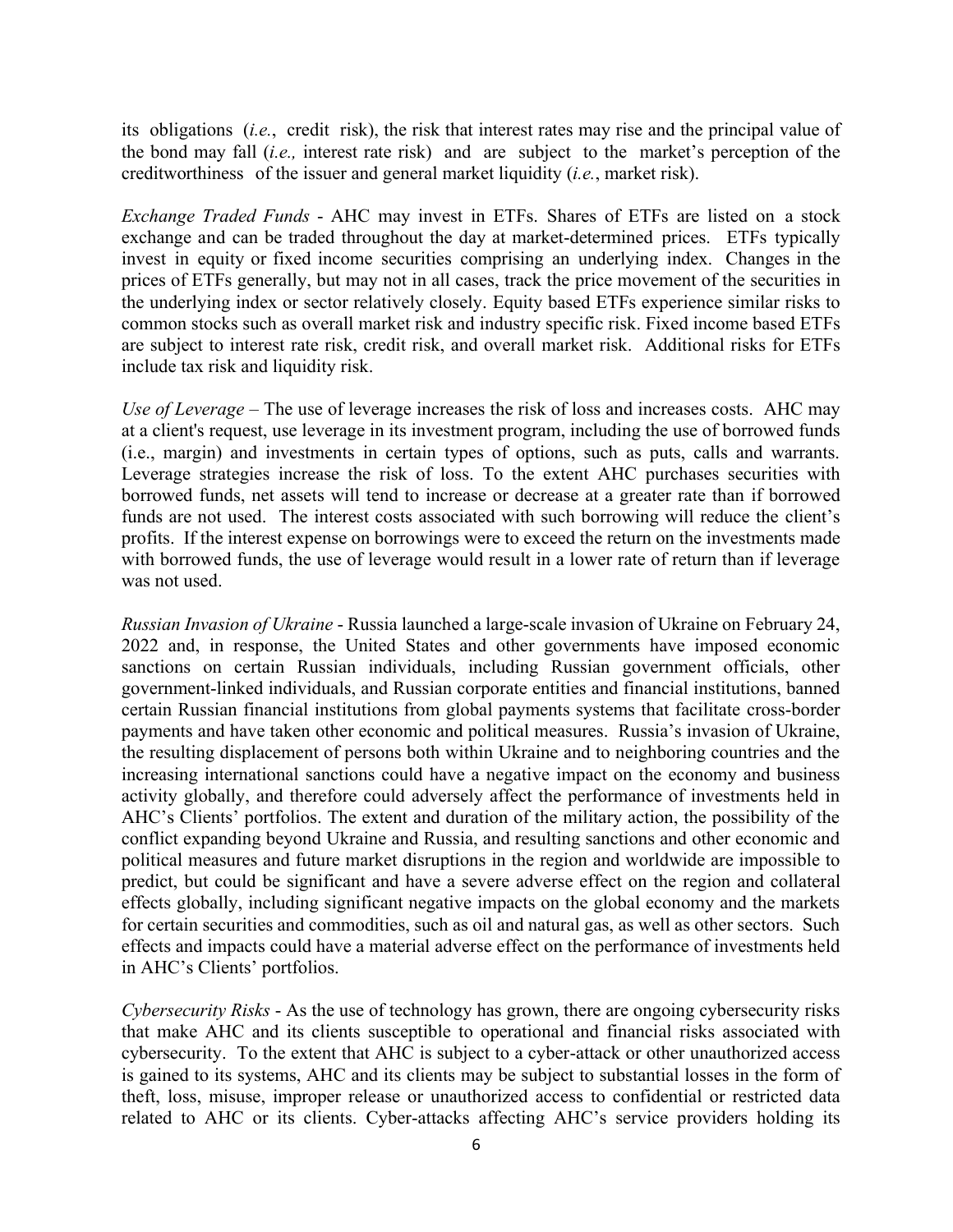financial or client data may also result in financial losses to clients, despite efforts to prevent and mitigate such risks under AHC's policies. While measures have been developed which are designed to reduce the risks associated with cybersecurity, there are inherent limitations in such measures and there is no guarantee those measures will be effective, particularly since AHC does not directly control the cybersecurity measures of its service providers and financial intermediaries with which it does business.

*COVID-19 Pandemic* - In response to the spread of COVID-19, AHC has provided the option to their employees to work from home in an effort to help slow the spread of the coronavirus pandemic. Notwithstanding such precautionary measures, AHC may still experience a significant increase in illness of their respective personnel. To the extent personnel, as a result of working remotely, rely more heavily on external sources for information and technology systems for their business-related communications and information sharing, that business could be more vulnerable to cybersecurity incidents and cyberattacks and could have more difficulty resuming normal operations in the event it is the target of such incident or attack.

### **Item #9: Disciplinary Information**

AHC and its employees have not been involved in any legal or disciplinary events in the past 10 years that would require disclosure in response to this item.

#### **Item #10: Other Financial Industry Activities and Affiliations**

AHC receives client referrals from a subsidiary of Fidelity Investments ("Fidelity") which is material to AHC's advisory business. This arrangement does not create a material conflict of interest with AHC's clients. Please see item 14 for additional information.

### **Item #11: Code of Ethics, Participation or Interest in Client Transactions and Personal Trading**

AHC has adopted a written code of ethics ("Code") that is applicable to all employees. Among other things, the code describes our standards of business conduct and requires AHC employees to act in clients' best interests. The code also includes provisions relating to applicable government regulations, client confidentiality, a prohibition on insider trading, preclearance requirements on many types of personal securities transactions and restrictions on the acceptance of significant gifts. AHC's restrictions on personal securities trading applies to employees, as well as employees' family members living in the same household. AHC maintains a watch list of securities that are being considered for client accounts, as well as securities already held in client accounts. Any proposed employee transaction in such securities requires pre-clearance from the Chief Compliance Officer. The Chief Compliance Officer does not grant pre-clearance where it would appear that an employee's trading could disadvantage AHC's clients. On occasion, employees of AHC may buy securities for their own accounts which AHC also recommends to clients. It is also possible that employees of AHC may be permitted to sell securities for their personal accounts when AHC is buying the same security for client accounts. These transactions must be pre-approved by the Chief Compliance Officer. Employee's personal security transactions may potentially raise conflicts of interest, however, AHC has policies and procedures in place designed to prevent such conflicts. In addition, AHC holds quarterly staff meetings to clarify and review these policies. A copy of AHC's code of ethics is available by sending an email request to  $info@ahcinvest.com$  or calling (713) 621-1155.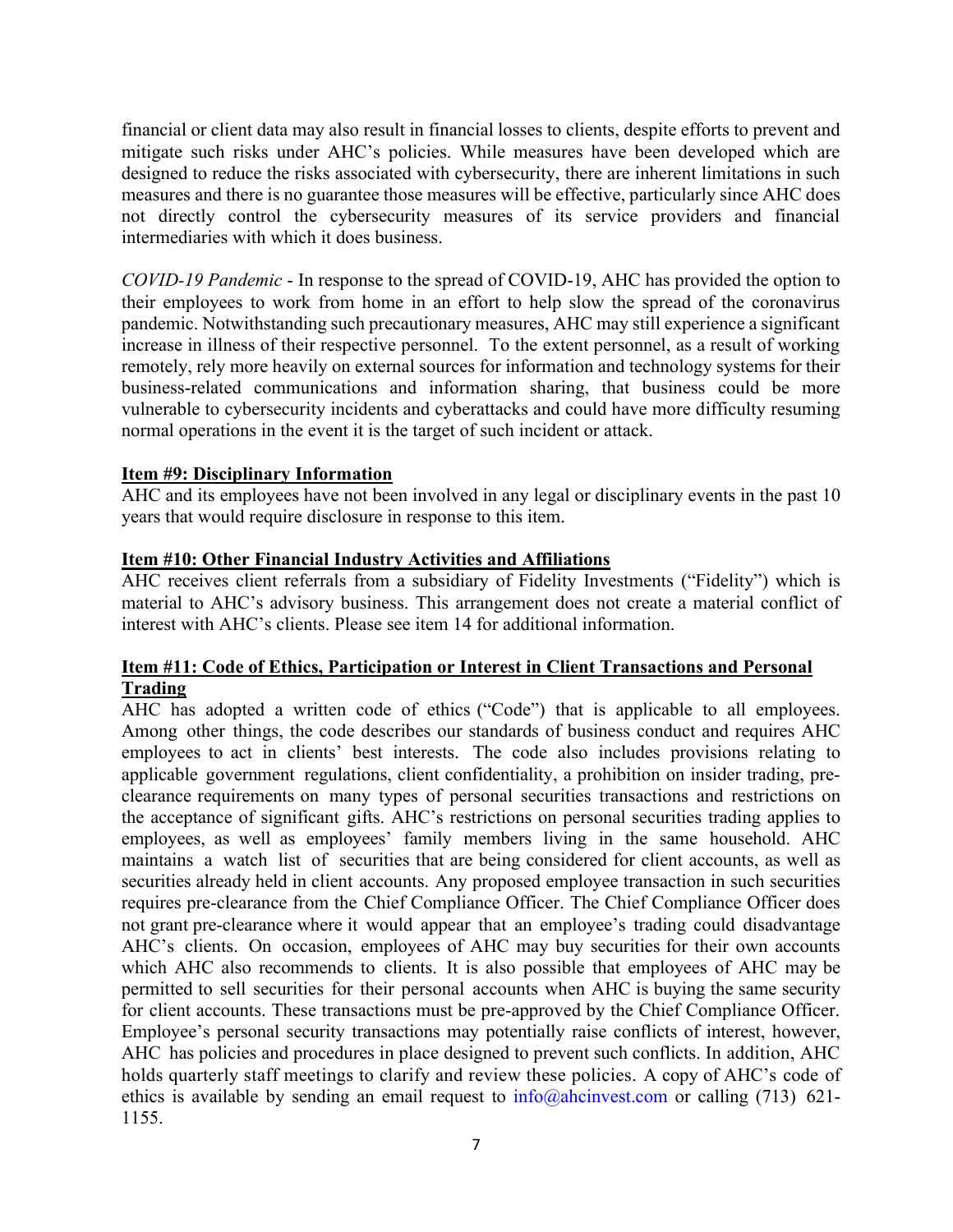#### **Item #12: Brokerage Practices**

AHC generally recommends that clients arrange for their assets to be held with Fidelity, AHC's preferred custodian. Factors considered when determining the reasonableness of Fidelity's fees include commission rates, back office services, research offerings, best execution capabilities, dedicated service personnel, online trading capabilities and money market options. On at least an annual basis, AHC's Chief Compliance Officer evaluates the pricing and services offered by Fidelity with those offered by other reputable firms. AHC has sought to make a good-faith determination that Fidelity provides clients with good services at competitive prices. However, clients should be aware that this determination could have been influenced by AHC's receipt of services and client referrals from Fidelity. AHC has managed client assets held at Fidelity for many years and has found Fidelity to offer good services at competitive prices. AHC would notify its clients if it were to determine that another firm offered better pricing and services than Fidelity.

-Soft Dollar Benefits AHC does not participate in any soft dollar programs.

-Client Referrals Please refer to Item 14.

#### -Directed Brokerage Selection

Some clients may elect to have their accounts held by custodians other than Fidelity. If a client directs their account to a custodian other than Fidelity, that client may lose out on certain benefits that could otherwise be obtained, including participation in aggregated trade orders. Additionally, trades for directed brokerage accounts are typically placed after accounts custodied at Fidelity.

AHC has the option to trade accounts held at Fidelity using other broker-dealers. However, Fidelity charges trade-away fees that AHC believes outweigh any benefits from trading stocks or ETFs with other brokers. When placing trades in fixed income securities, the availability and pricing of bonds varies more widely among different broker-dealers. Prior to placing a bond trade, AHC compares bond prices offered by several broker-dealers on Bloomberg and then executes the trade with the broker-dealer that offers the most favorable pricing net of fees.

#### Aggregated Trades

When beneficial, AHC will aggregate or block client trades in an effort to obtain the most efficient execution for all clients. Clients participating in an aggregated order receive the same average price and incur trading costs that are comparable as if they were trading individually. AHC employee trades may be aggregated with client trades. However, in the event of a partial fill, clients will receive their complete allocation before an allocation is made to AHC employee accounts.

Cross Trades – AHC periodically conducts fixed income security cross transactions between client accounts. Cross transactions are only conducted when the trade is in the best interests of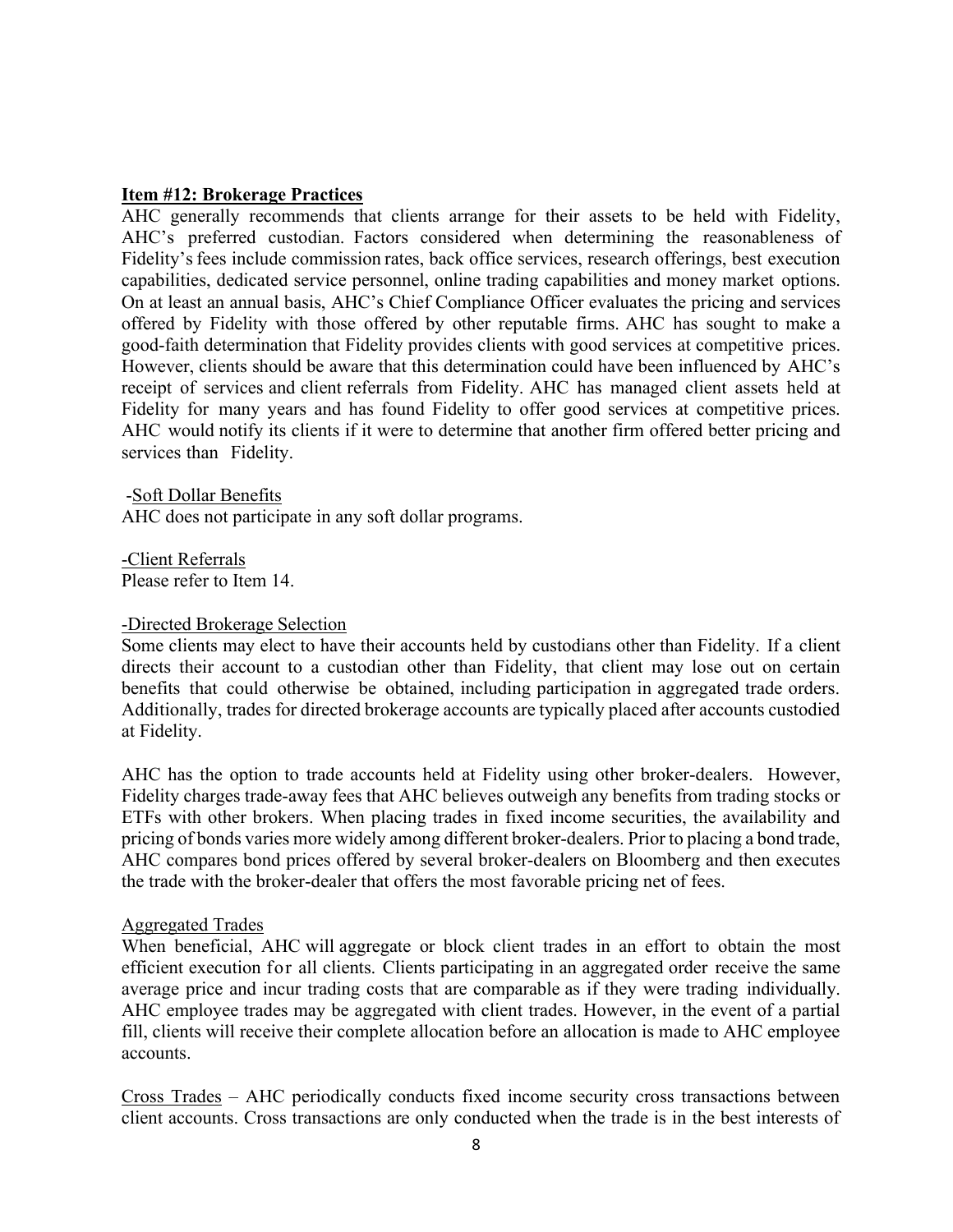both clients and AHC fulfills its fiduciary duty to achieve best execution. AHC will never include an AHC proprietary or employee-owned account in a cross transaction.

#### **Item #13: Review of Accounts**

Assets under AHC's management are monitored on an ongoing basis by the Investment Committee members and individual client accounts are periodically reviewed by the client's portfolio manager. The client's portfolio manager reviews each account on at least a quarterly basis, as well as in connection with client meetings or other communications. The periodic reviews are conducted by Steve Adell, Leia Carpenter, Mark Berry, and Scot Johnson. Additional reviews of client accounts can also be triggered if a client changes his or her investment objectives, or if the market, political, or economic environment changes materially.

Clients receive account statements directly from their custodian on a quarterly or more frequent basis. AHC supplements these custodial statements with quarterly summary statements, reports provided during client meetings, or as requested.

### **Item #14: Client Referrals and Other Compensation**

**Participation in Fidelity Wealth Advisor Solutions®.** AHC participates in the Fidelity Wealth Advisor Solutions® Program (the "WAS Program"), through which AHC receives referrals from Fidelity Personal and Workplace Advisors LLC (FPWA), a registered investment adviser and Fidelity Investments company. AHC is independent and not affiliated with FPWA or any Fidelity Investments company. FPWA does not supervise or control AHC, and FPWA has no responsibility or oversight for AHC's provision of investment management or other advisory services.

Under the WAS Program, FPWA acts as a solicitor for AHC, and AHC pays referral fees to FPWA for each referral received based on AHC's assets under management attributable to each client referred by FPWA or members of each client's household. The WAS Program is designed to help investors find an independent investment advisor, and any referral from FPWA to AHC does not constitute a recommendation or endorsement by FPWA of AHC's particular investment management services or strategies. More specifically, AHC pays the following amounts to FPWA for referrals: the sum of (i) an annual percentage of 0.10% of any and all assets in client accounts where such assets are identified as "fixed income" assets by FPWA and (ii) an annual percentage of 0.25% of all other assets held in client accounts. In addition, AHC has agreed to pay FPWA an annual program fee of \$50,000 to participate in the WAS Program. These referral fees are paid by AHC and not the client.

To receive referrals from the WAS Program, AHC must meet certain minimum participation criteria, but AHC may have been selected for participation in the WAS Program as a result of its other business relationships with FPWA and its affiliates, including Fidelity Brokerage Services, LLC ("FBS"). As a result of its participation in the WAS Program, AHC may have a potential conflict of interest with respect to its decision to use certain affiliates of FPWA, including FBS, for execution, custody and clearing for certain client accounts, and AHC may have a potential incentive to suggest the use of FBS and its affiliates to its advisory clients, whether or not those clients were referred to AHC as part of the WAS Program. Under an agreement with FPWA, AHC has agreed that AHC will not charge clients more than the standard range of advisory fees disclosed in its Form ADV Part 2A to cover solicitation fees paid to FPWA as part of the WAS Program.